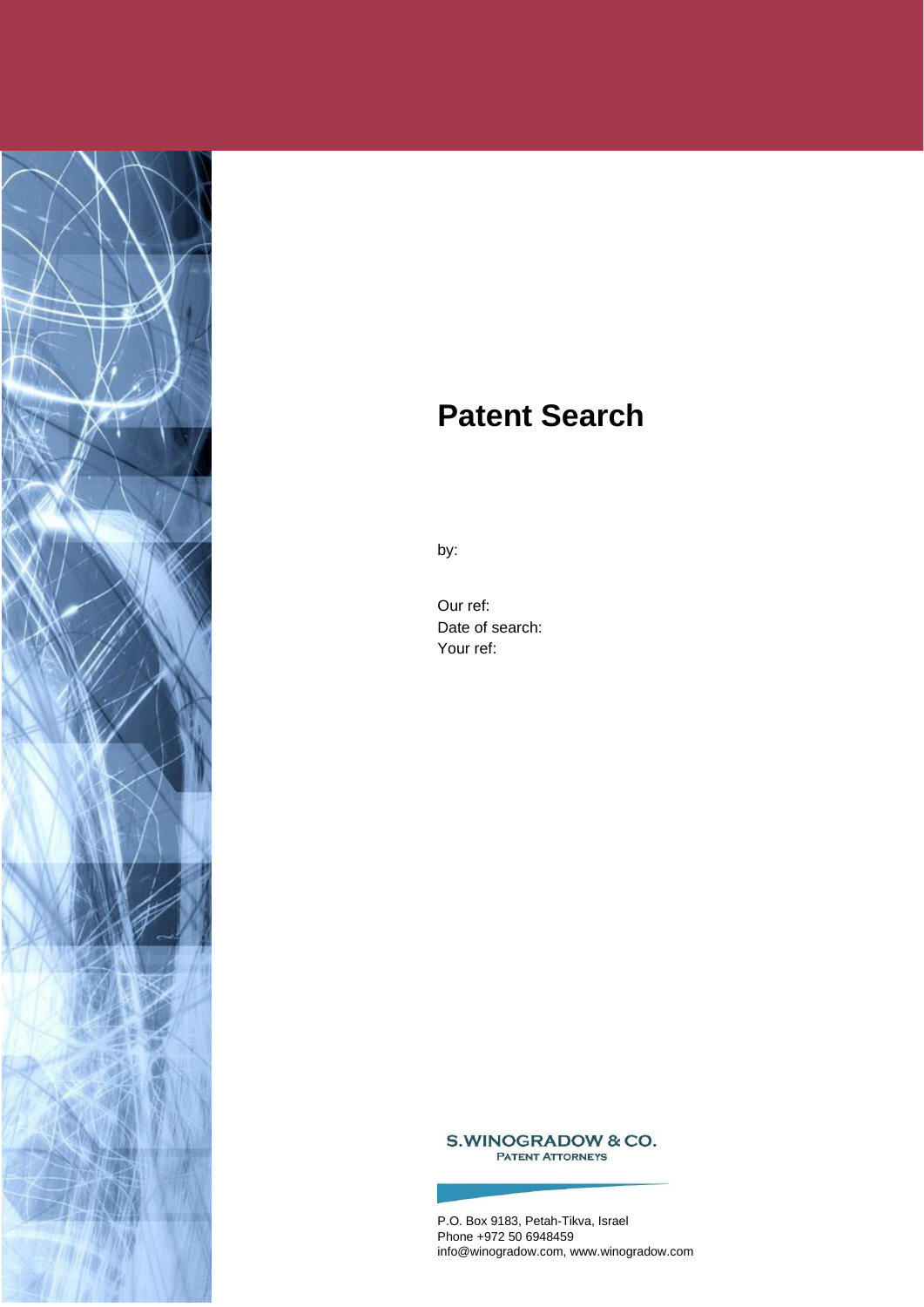# **Patent Search**

A patent search in agreement with Your request has been made by a patent attorney. The search has been performed in a selection of relevant international databases.

The report contains categorized references to the most relevant patent publications and/or nonpatent literature (NPL) documents found in the search, together with comments. Cited patents are attached to the electronic report.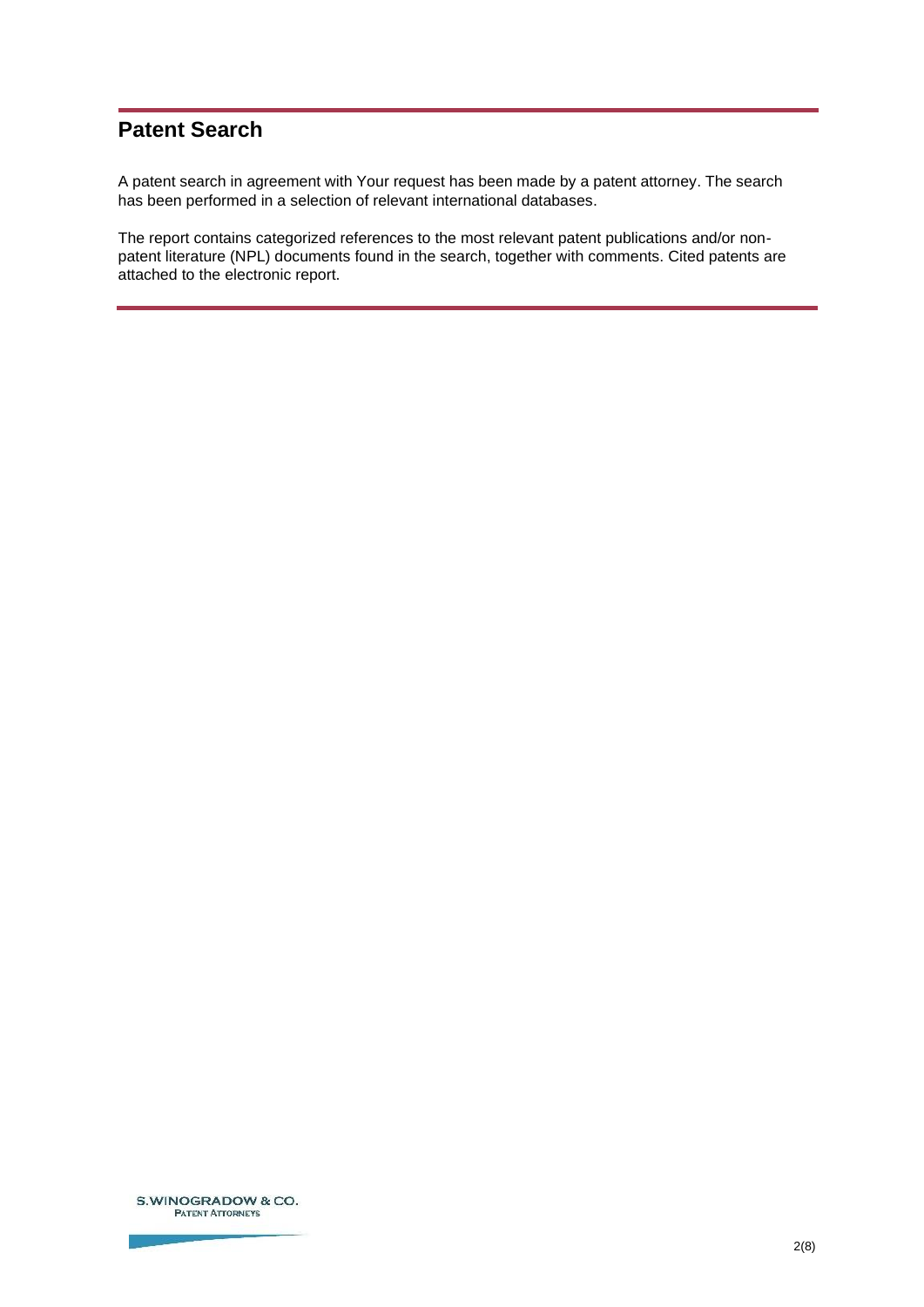# **Scope of the search**

The search has focused on the following:

The search has been directed towards finding a collapsible plastic bottle with the following technical characteristics:

\* The walls of the bottle are shaped in the manner of bellows.

# **Search history**

Used keywords and classes:

IPC classes:

- \* B65D 90/02 bottles, component parts, wall construction
- \* B65D 1/40 containers, details of walls
- \* B65D 37/00 portable flexible containers

Search words (truncations are not included, for the sake of clarity):

- \* Bottle, container
- \* Collapsible, foldable, crushable, flexible, compactable

# **Summary of the result**

Although no document disclosing a collapsible bottle exactly corresponding to that in your description has been found, the search revealed a number of documents which are considered to be relevant. These documents disclose collapsible bottles including the technical characteristics listed under "Scope of the search".

If there are any questions regarding the result, please do not hesitate to contact us.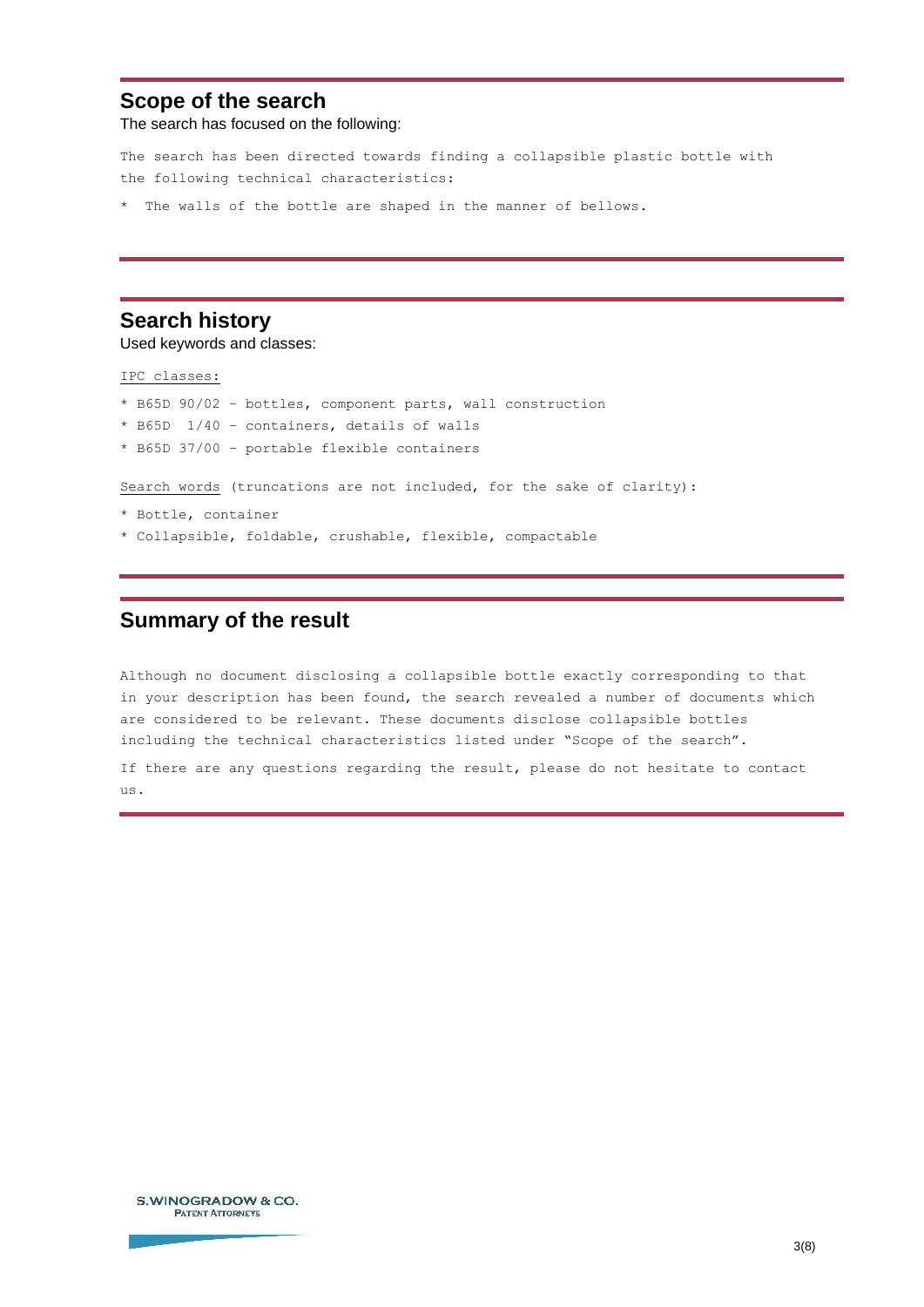# **The following databases have been used:**

**Patent databases** Espacenet Google.com/patents

# **Result**

The following documents are considered to be relevant. They are categorized according to the codes:

"X" = document of particular relevance; the claimed invention cannot be considered novel or cannot be considered to involve an inventive step when the document is taken alone

"Y" = document of particular relevance; the claimed invention cannot be considered to involve an inventive step when the document is combined with one or more other such documents, such combination being obvious to a person skilled in the art

"A" = document defining the general state of the art which is not considered to be of particular relevance

# **Patent Literature - overview**

<span id="page-3-3"></span><span id="page-3-2"></span><span id="page-3-1"></span><span id="page-3-0"></span>

| <b>Aspect</b>      | <b>Patent number</b> | <b>Applicant</b>         | <b>Class</b> | <b>Relevance</b> |
|--------------------|----------------------|--------------------------|--------------|------------------|
| collapsible bottle | US2004/0040972       | Hai                      | B65D 6/08    | Y                |
| collapsible bottle | US2007/0000859       | Pedulla et al.           | B65D 90/02   | Y                |
| collapsible bottle | US2007/0145000       | Musalek                  | B56D 90/02   | Y                |
| collapsible bottle | US733899             | Canton Rubber<br>Company | <b>B65D</b>  | Α                |

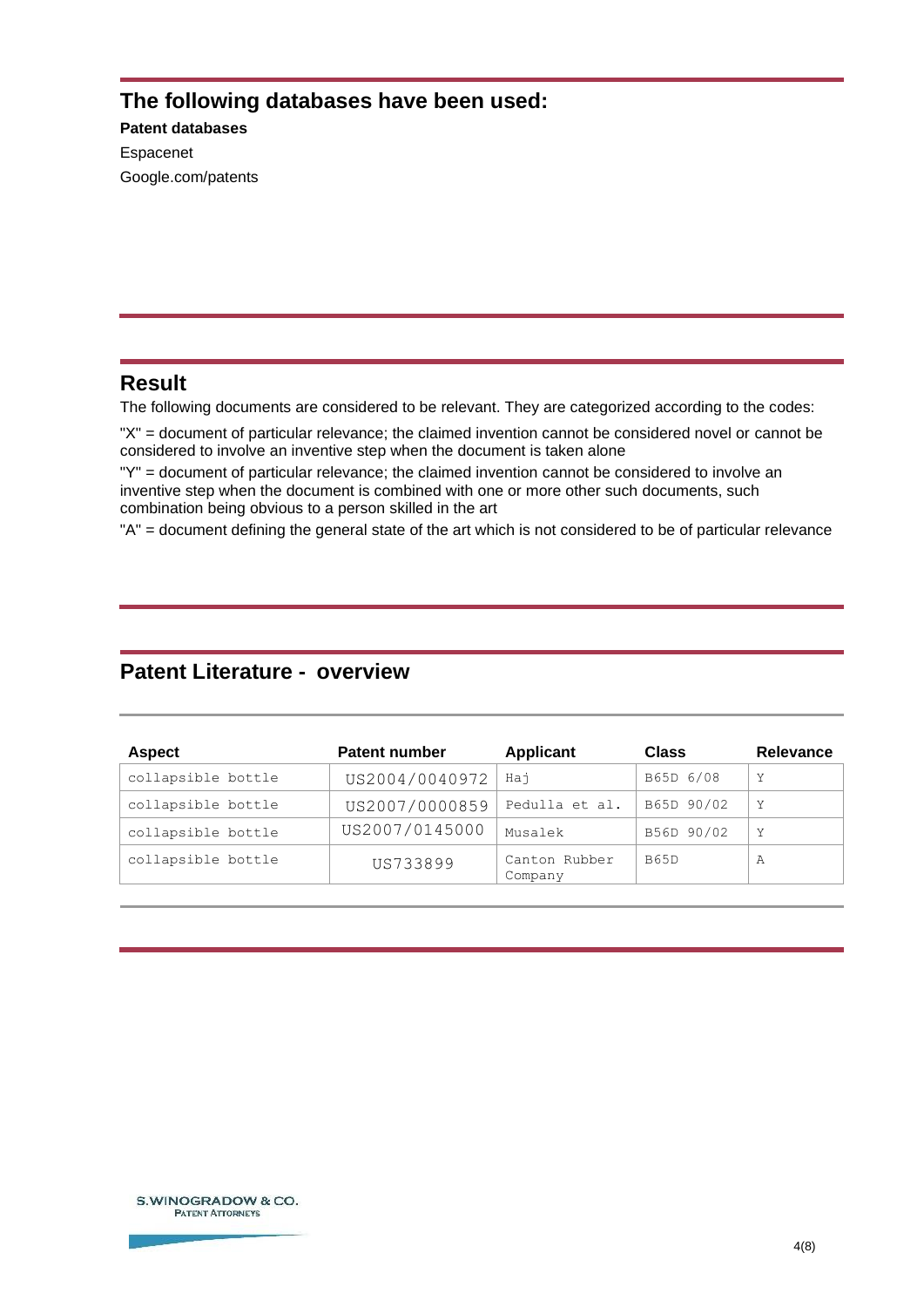# **Patent literature - details**

collapsible bottle

**[1](#page-3-0) Aspect Relevance Patent number Class**

Y US2004/0040972 B65D6/08;B65D8/04;B65D90/02

#### **Applicant**

Kalil Haj

#### **Title**

Collapsible beverage container and method therefor

#### **Abstract**

[Publication date: 2004-03-04 Oldest priority date: 2002-04-09]

A collapsible liquid container has a collapsible bottle section and a cap assembly. The collapsible bottle section expands and collapses to accommodate varying amounts of liquid. The cap assembly is coupled to the collapsible bottle and it prevents leakage of the liquid while allowing for the passage or air as the collapsible bottle section is expanded and collapsed.



# collapsible

**[2](#page-3-1) Aspect Relevance Patent number Class** Y US2007/0000859 B65D90/02

#### **Applicant**

bottle

Pedulla Christian P; Gianfillippo Pagliacci

#### **Title**

Progessively collapsible, disposable container

## **Abstract**

[Publication date: 2007-01-04 Oldest priority date: 2003-06-12]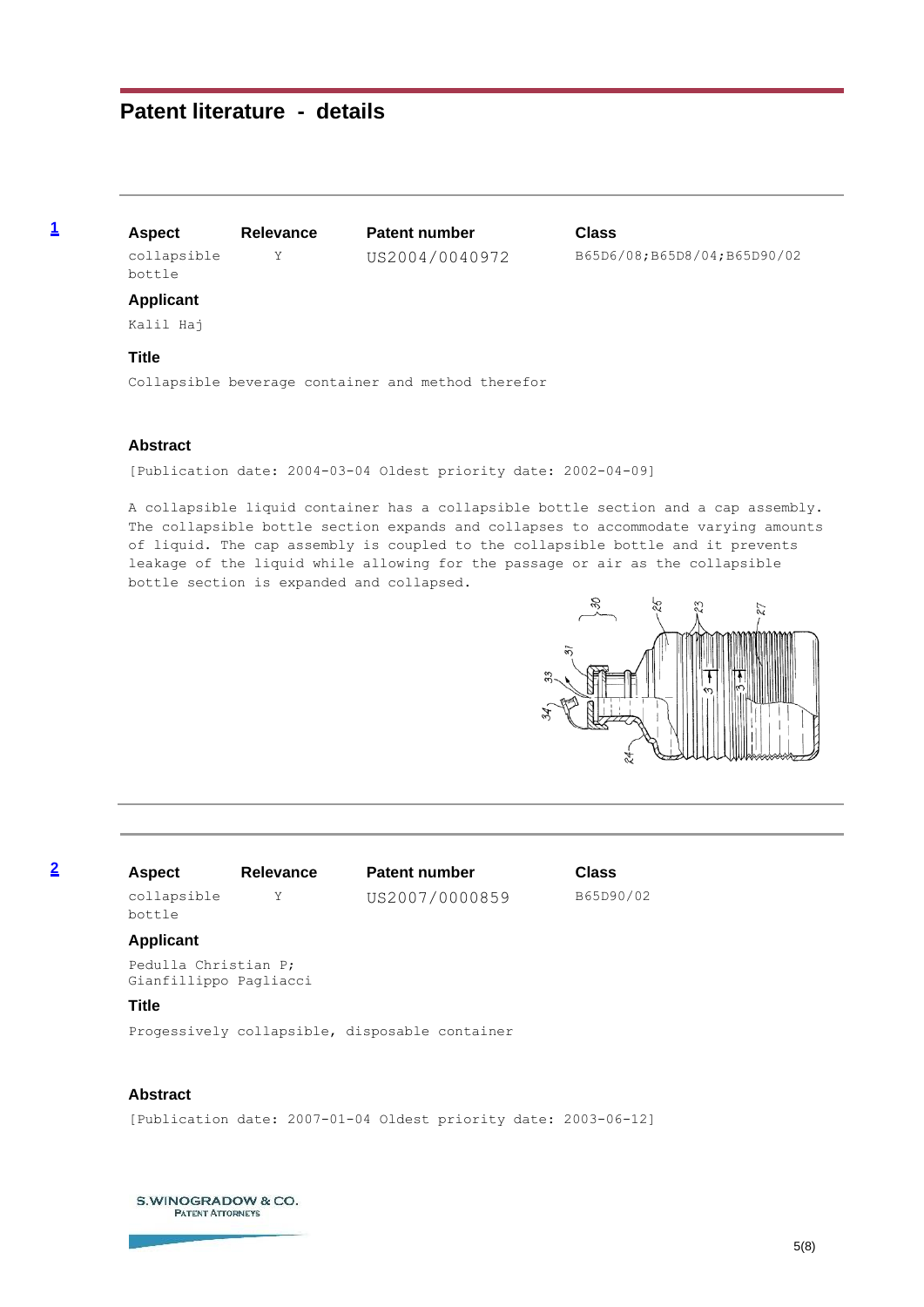Progressively-collapsible disposable container, of the type in which at least part (2) of the container lateral surface consists of a bellows structure including a plurality of adjacent folds (A-G), each fold being formed by two opposite surfaces of different width, characterised in that the larger-width surface (A-D) is stiffer than the smaller-width one (D-E). Preferably, the greater stiffness of the larger surface of the folds is a shape stiffness, obtained shaping the surface with a stiffening step-rib (A-C), having rounded-off edges, projecting outwards of the container.



### **[3](#page-3-2) Aspect Relevance Patent number Class**

collapsible bottle

Y US2007/0145000 B65D90/02

#### **Applicant**

Musalek Oto

#### **Title**

Plastic collapsible bottle with accordion-like arranged bellows ridges

#### **Abstract**

[Publication date: 2007-06-28 Oldest priority date: 2003-12-22]

The bottle has accordion-like collapsible bellows ridges (1) with upper and lower arched shape surfaces  $(1',1'')$ , always only one of the surfaces  $(1',1'')$  is provided with a system of ridge embossed or stamped stiffenings (2) without horizontal continuity. System of vertical stamped stiffenings (3) is present as well, creating recesses (4) of the bellows ridges (1) with angle greater than 90°, having arched shape haunches (5) at the top and bottom. Stacking depression (6) is created in the bottom of the bottle, the bottle is preferably provided with removable label leaving no residue and it has completely detachable cap (7).

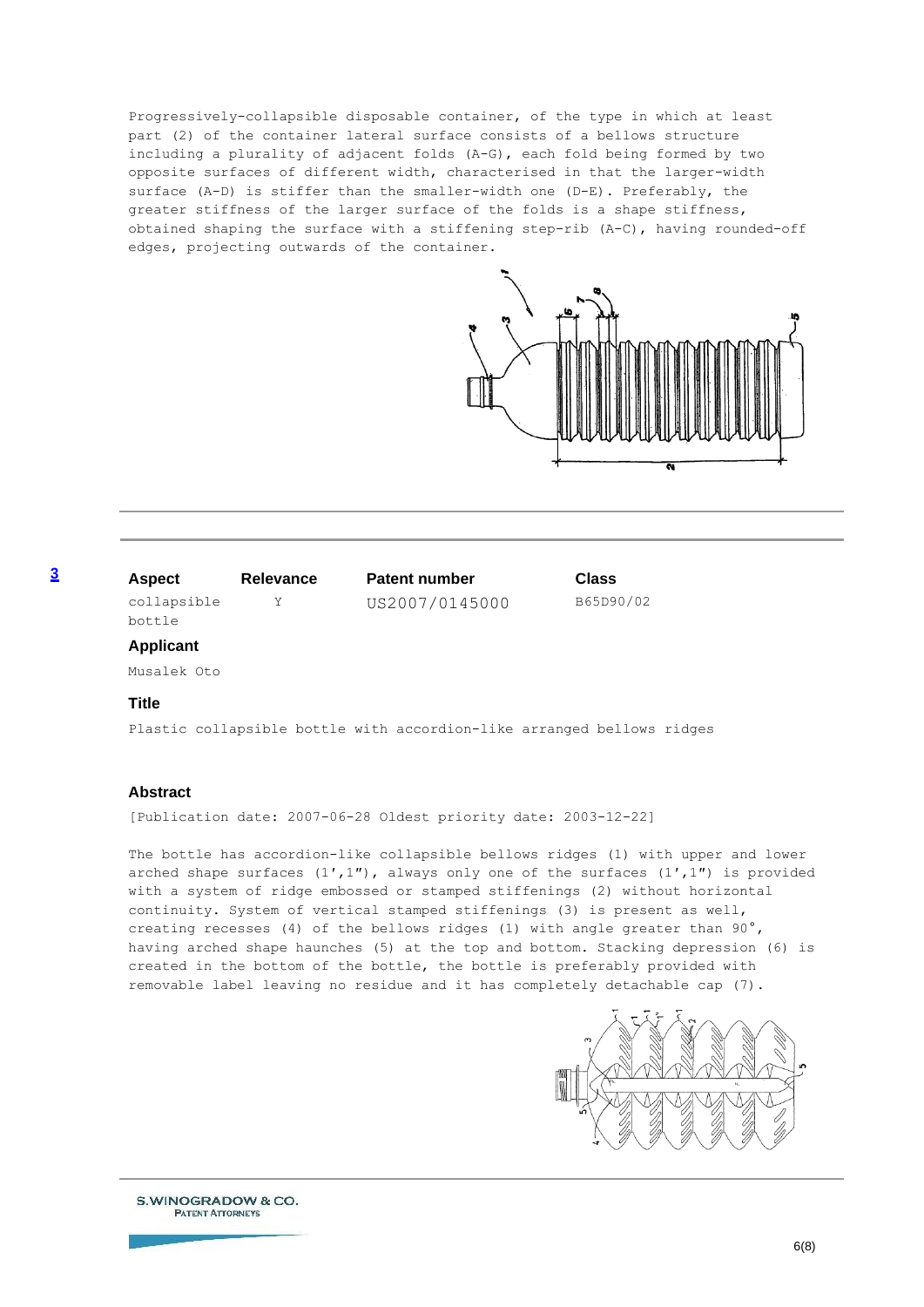## **[4](#page-3-3) Aspect Relevance Patent number Class**

collapsible bottle

A US733899 B65D

#### **Applicant**

Canton Rubber Company

#### **Title** [retrieved from database]

Water bottle funnel neck

### **Abstract**

[Publication date: 1903-07-14 Oldest priority date: 1902-09-24]

In combination, a flexible bottle having a neck, an inflexible cup attached by its sides in the neck, a spout leading from the bottom of the cup into the bottle, and a stopper in the spout.